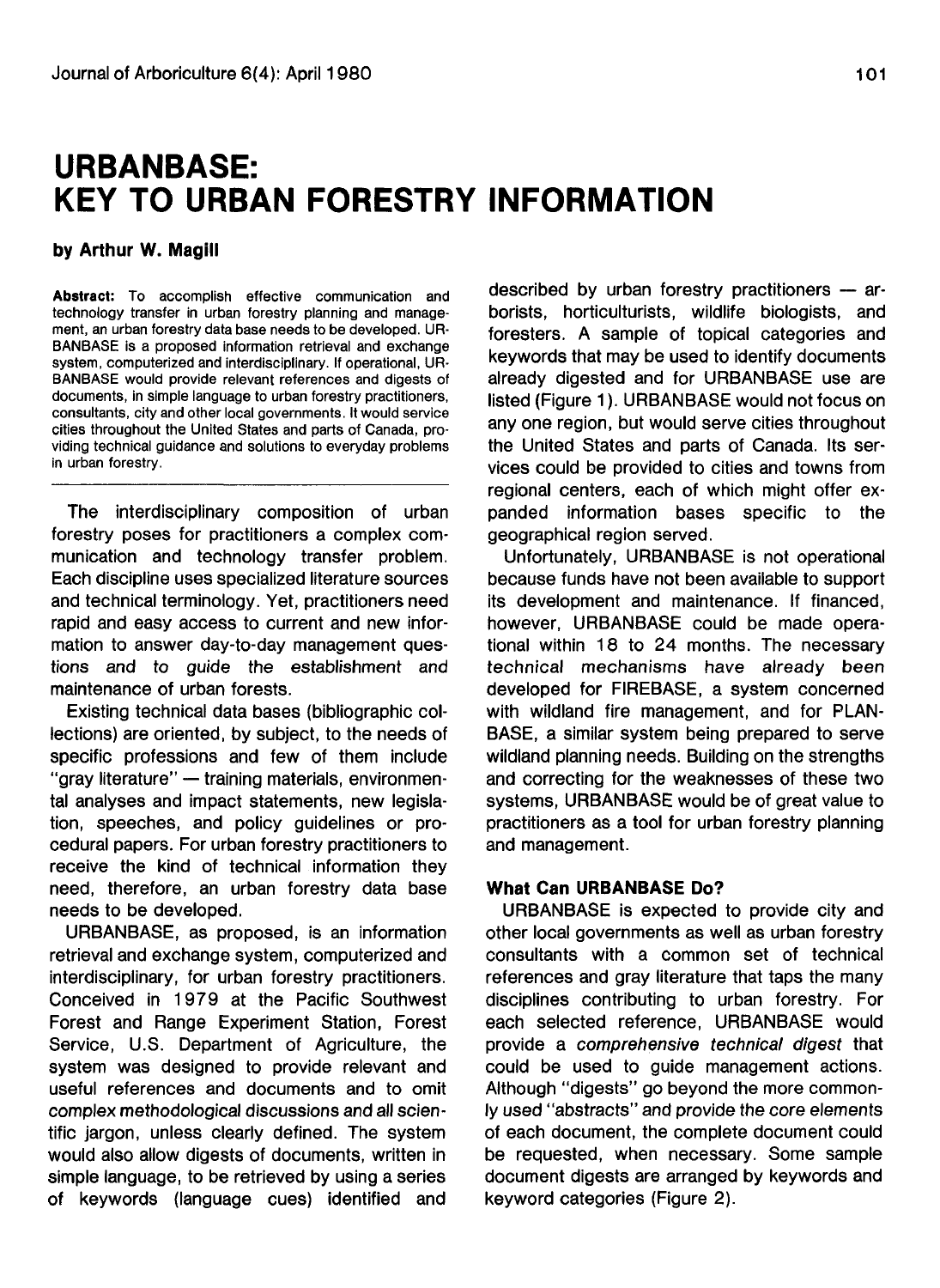URBANBASE would make forestry technology available in these forms: (a) As summary printouts for selected topics delivered by portable terminals that use telephone access to a central computer; (B) as hardcopy of the URBANBASE file issued periodically for desk reference; and, (c) as bimonthly listings of significant new literature addressing urban forestry needs and offering the option of obtaining computer-accessible digests or loan of entire works through university, city, or county libraries.

## **Making It Operational**

URBANBASE would serve cities throughout the country, and its development and administration, therefore, would exceed the authority of State or local organizations. It could be operated successfully by a Federal agency, such as the Forest Service. Overall development responsibiity, contractor supervision, interagency and user coordination, user training, and operation and maintenance could be assigned to a program manager.

## **Figure 1. A Sample of URBANBASE Categories and Keywords**

A RBORICUL TURE/HORTICUL TURE Cabling Fertilization Irrigation systems Plant selection Pruning **Thinning Other** ECOLOGICAL ASPECTS Ecotypes Geosere Plant communities Population dynamics Succession Wildling **Other** ENERGY AND UTILIZATION Energy conservation Energy plantations Forest products Fuels Marketing Waste wood **Other** LANDSCAPE MANAGEMENT Environmental design Forest amenities

Landscape architecture Scenic analysis Urban design Urban-wildland interface **Other** PLANNING/ECONOMICS/REGULA TION Employment influences Land use controls Open space **Ordinances** Property values Urban Planning **Other PROTECTION** Chemical injuries **Diseases** Fire Hazard Control Insects **Pollutants Other RECREATION** Demand Environmental education Fishing Leisure Park management

Because urban forestry is a concern at National, State, and local levels, development of URBAN-BASE needs to be guided by the people from these levels who will ultimately use it. Two committees are proposed to serve this need: one is strictly advisory, and the other is a working committee. The URBANBASE Policy Committee would advise on the program's overall budget and policy matters and have, as its special concern, to ensure that URBANBASE addresses and adequately serves its multiple audiences. The Committee would include administrators representing Federal and State resource agencies, universities, urban planning organizations, the National Association of State Foresters, the International Society of Arboriculture, the Urban Forestry Working Group of the Society of American Foresters, and similar organizations.

To develop a computerized literature reference system requires that the potential users, their needs, and the language cues which are meaningful to them are identified. In urban forestry, the users are assumed to be public and private ar-

> **Swimming Other** SILVICULTURE Inventories **Planntings** Regeneration Seeding Stand composition Stand improvement **Other** SITE FACTORS AND HYDROLOGY Climatology/meteorology Soils Soil compaction Waste water and sludge Water quality Watershed management **Other** SOCIOLOGY/PSYCHOLOGY Human behavior Physical and mental health Public involvement Social conflict Social well-being Vandalism **Other**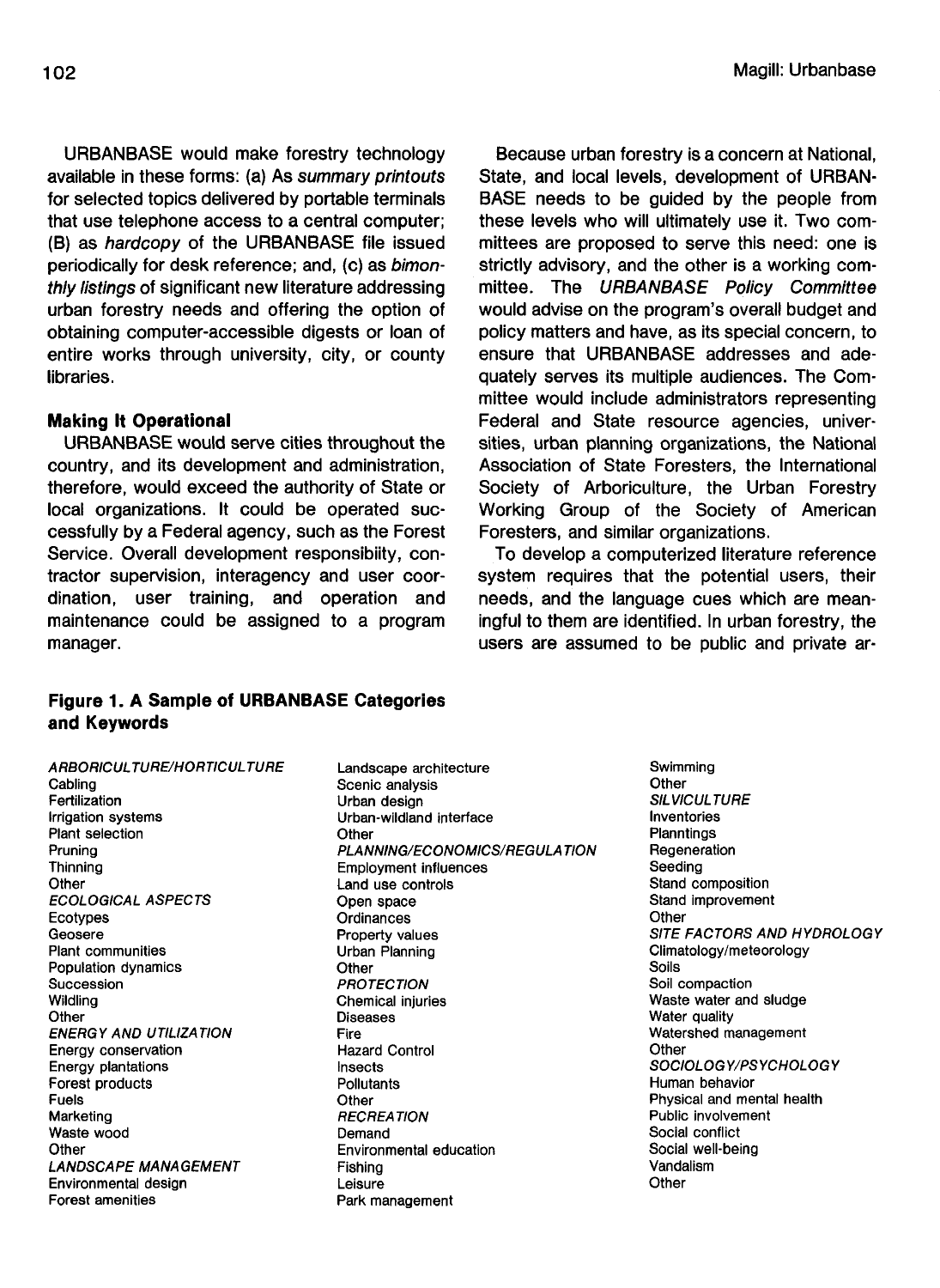borists, foresters, horticulturists, landscape architects, nurserymen, park managers, planners, and professionals with extension responsibilities from urbanized areas across the Nation. On the basis of this assumption, an URBANBASE Technical Steering Committee should be formed which would include knowledgeable urban foresters representing a broad cross section of users and organizations. This working committee would develop lists of information needs, define source serials normally used, and suggest keywords that users find meaningful for searching literature citations. The Committee would meet at regular intervals or times of significant program achievement to provide continuing review and technical guidance. The URBANBASE program manager might serve as the Executive Secretary for the Policy and Technical Steering Committees.

The first task in developing URBANBASE would be to prepare a keyword list and coordinate it with a standard library referencing format as a founda-

# **Figure 2. URBABASE Digest Prototypes**

## **PROTECTION**

DISEASE

#### UB-0003

Dutch Elm Disease and Its Control in Virginia

R.J. Stipes (Virginia Polytechnic Institute and State University, Cooperative Extension Service, Blacksburg, VA), J.A. Weidhaas, Jr.

1 Virginia Polytechnic Institute and State University. Cooperative Extension Service. Plant Disease Control Notes. Control Series 103 (Revised), Jan. 1971. 6 p., illus.

Dutch elm disease destroys many valuable trees in Virginia each year. All native species of elms which include the American (Ulmus americana), winged (Ulmus alata), and slippery (Ulmus fulva) elms are susceptible to Dutch elm disease. The American species is the most extensively devastated. Disease incidence can be reduced to a low level through community-wide preventative control measures.

## FIRE

UB-0004 The Urban/Wildland Fire Interface. Butler, C.P. (Stanford Research Institute, Menlo Park, CA). Combustion Institute, Spokane, WA. May 1974. 18 p., 19 ref.

An urban/wildland fire interface exists between the forest and structures built near the forest. Fires originating in the forest can cross this interface and burn dwellings. Much study has been done on both wildland fire and structural fire. Little

tion for digest searches. Because of the multiple disciplines involved in urban forestry and the technical language of each, the keyword search format would, most likely, be quite complex and extensive. An important purpose of the program, however, is to avoid complex scientific jargon. It is expected that some jargon will be necessary, but it must be clearly defined. An *urban forestry* glossary, therefore, will be an essential product of the research. As the keyword list is being completed, the program manager should work with a university or consultant contractor to develop a glossary of technical terms. Next, the contractor should begin developing an URBANBASE reference file to include document identification, document screening and selection, and citation and digest preparation. When sufficient documents have been processed to provide an adequate sample, first the Technical Steering Committee, and then a cross-section of users should evaluate system search procedures and

study, however, has been done on fires in the urban/wildland interface. The current popularity of living in natural surroundings makes the urban/wildland interface even more important to fire suppression authorities. Persons living in areas adjacent to wildlands should contact their local fire department to learn how to make their homes safe from fire.

#### **ECOLOGICAL ASPECTS**

**WILDLIFE** 

#### UB-0007

Wildlife Management with Trees and Shrubs.

Kennedy, G. (Div. of Fish & Wildlife, Indiana Dept. of Natural Resources, Indianapolis, IN).

Indiana Dept. of Natural Resources, Management Series No. 5, 12 p., illus. 1976.

Many wildlife species are dependent on trees and shrubs in Indiana. Although it is generally believed that the largest number and greatest variety of wildlife species can be maintained by using exotic shrubs and trees, the best course is to use both exotic and natives. Planting designs and management methods for new and established stands are discussed that benefit wildlife while providing for conservation, recreation, and income. Situations discussed include: (1) fence row and field edge plantings, (2) Christmas tree plantations, (3) woods edge management, and (4) odd areas. Also, a procedure is described for planting seedlings, and a tree planting guide gives soil, drainage, light, and spacing requirements for numerous tree and shrub species.